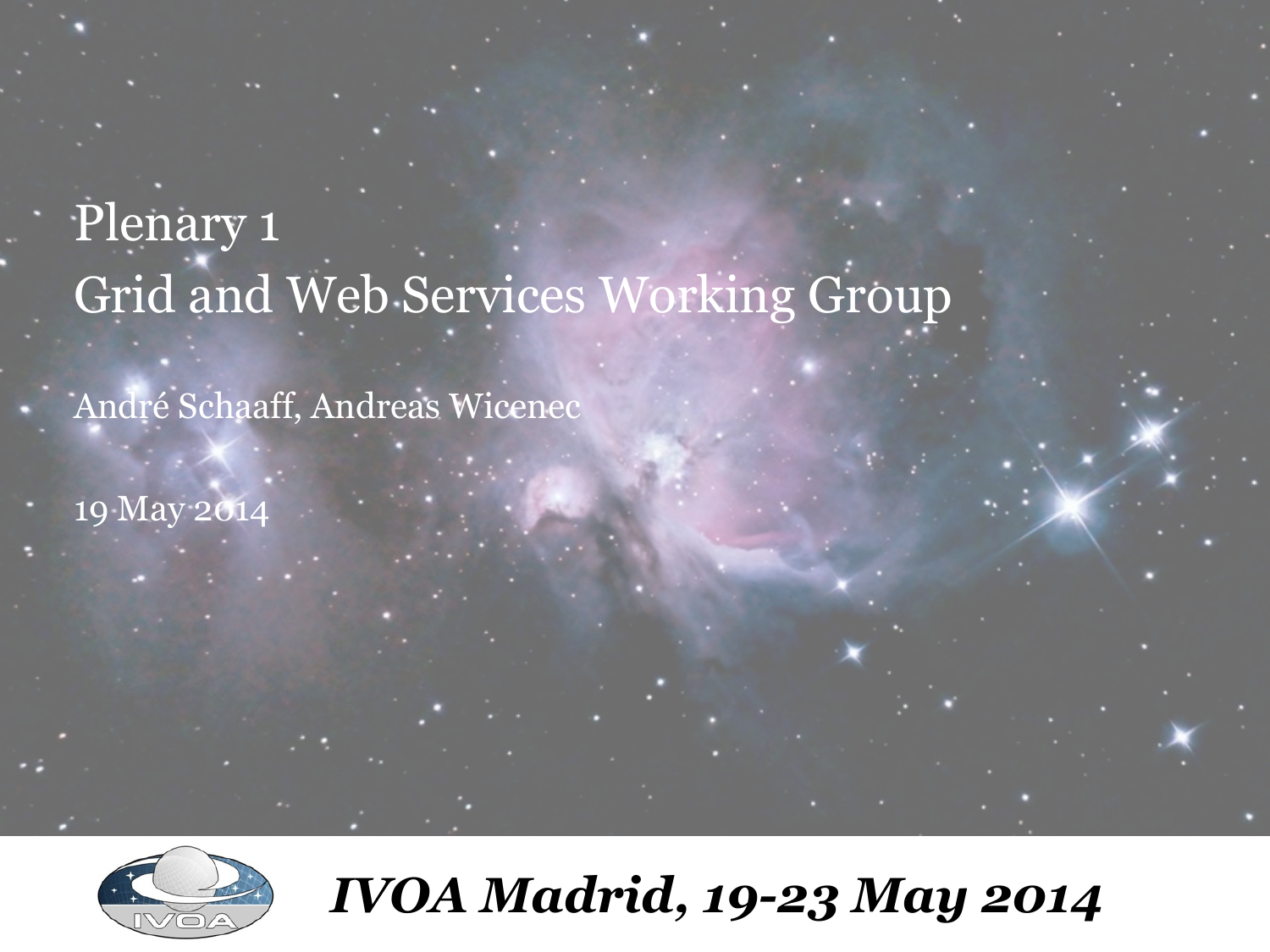#### PDL Status

- PDL Parameter Description Language TCG review is finished with all the approvals from the WGs
- If it is approved by the EXEC we will probably start a work around the use of PDL in another WGs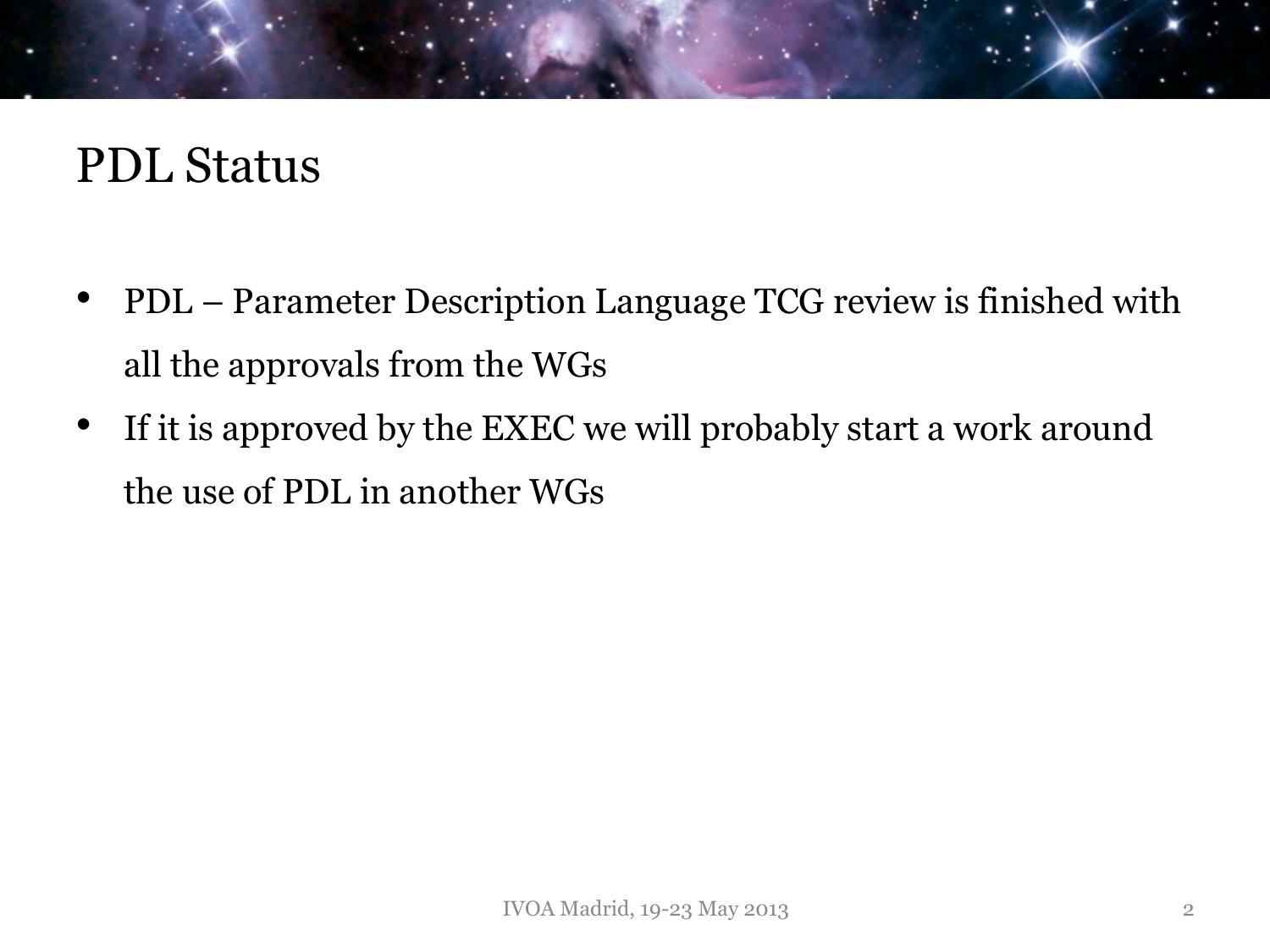#### First GWS Session (Wednesday afternoon)

- A session dedicated to workflows
- In Heidelberg we had a session dedicated to workflows
- In Hawaii we had a discussion about the fact to maintain the workflows in the frame of GWS. We decided to keep it in GWS and to have dedicated sessions when needed
- We will have 3 presentations from the Spanish and the Italian VOs <sup>o</sup> **The ER-flow project and astronomical workflows** : current status and
	- future perspectives, Claudio Vuerli
	- <sup>o</sup> **Creating a workflow with Taverna Workbench for the first time**, Francisco Jiménez-Esteban
	- <sup>o</sup> **AstroTaverna and VO workflows**, Julian Garrido Sanchez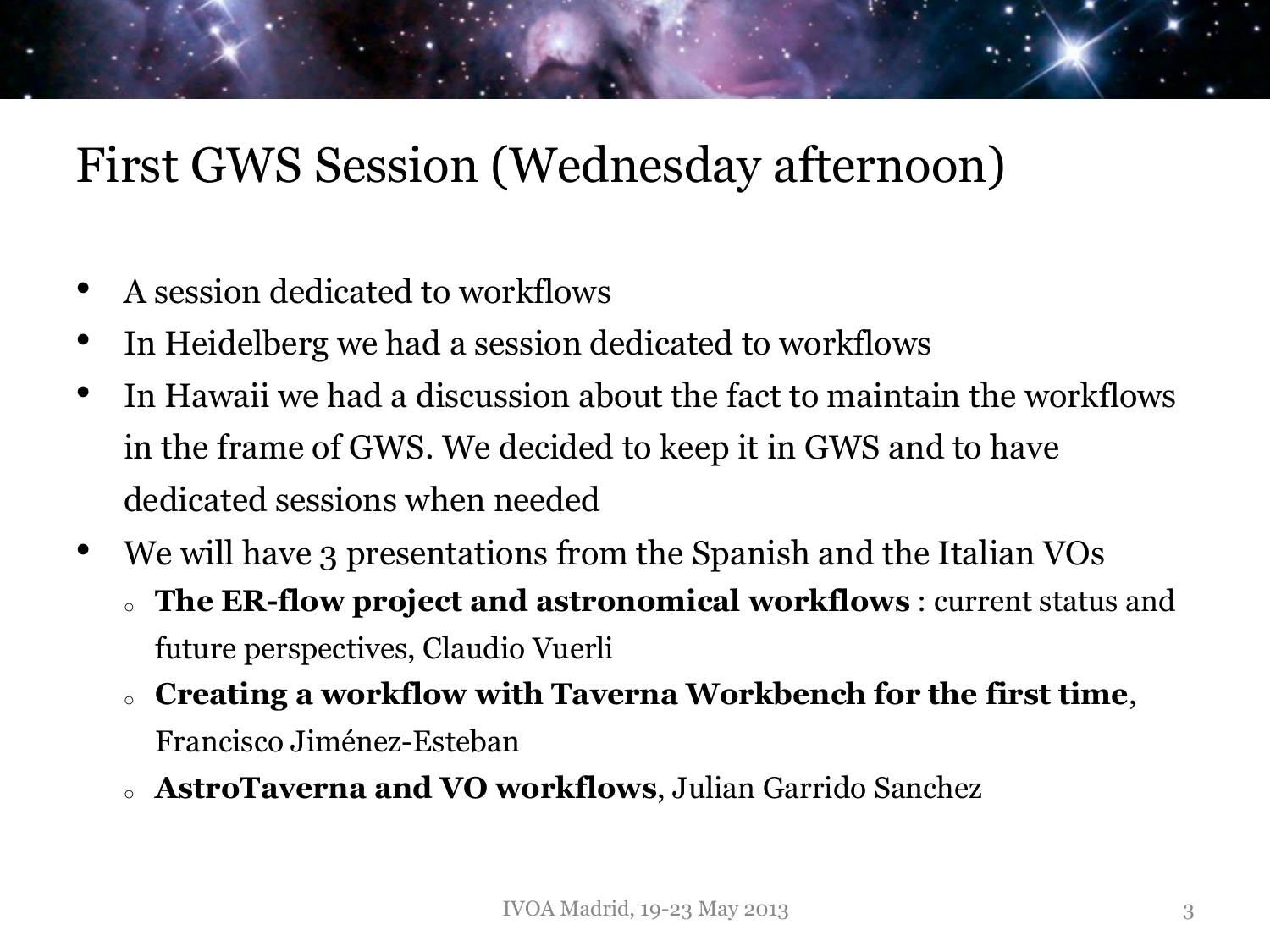### Second GWS Session on Thursday morning

- This session is dedicated to VOSpace update to 2.1
- Brian Major prepared a dedicated page on the IVOA wiki :
	- <sup>o</sup> http://wiki.ivoa.net/twiki/bin/view/IVOA/VOSpace21Spec
- It is still possible to add your comments or needs
- We will also start a reflexion about the future of VOSpace
	- <sup>o</sup> 3.0 ?, another standard, …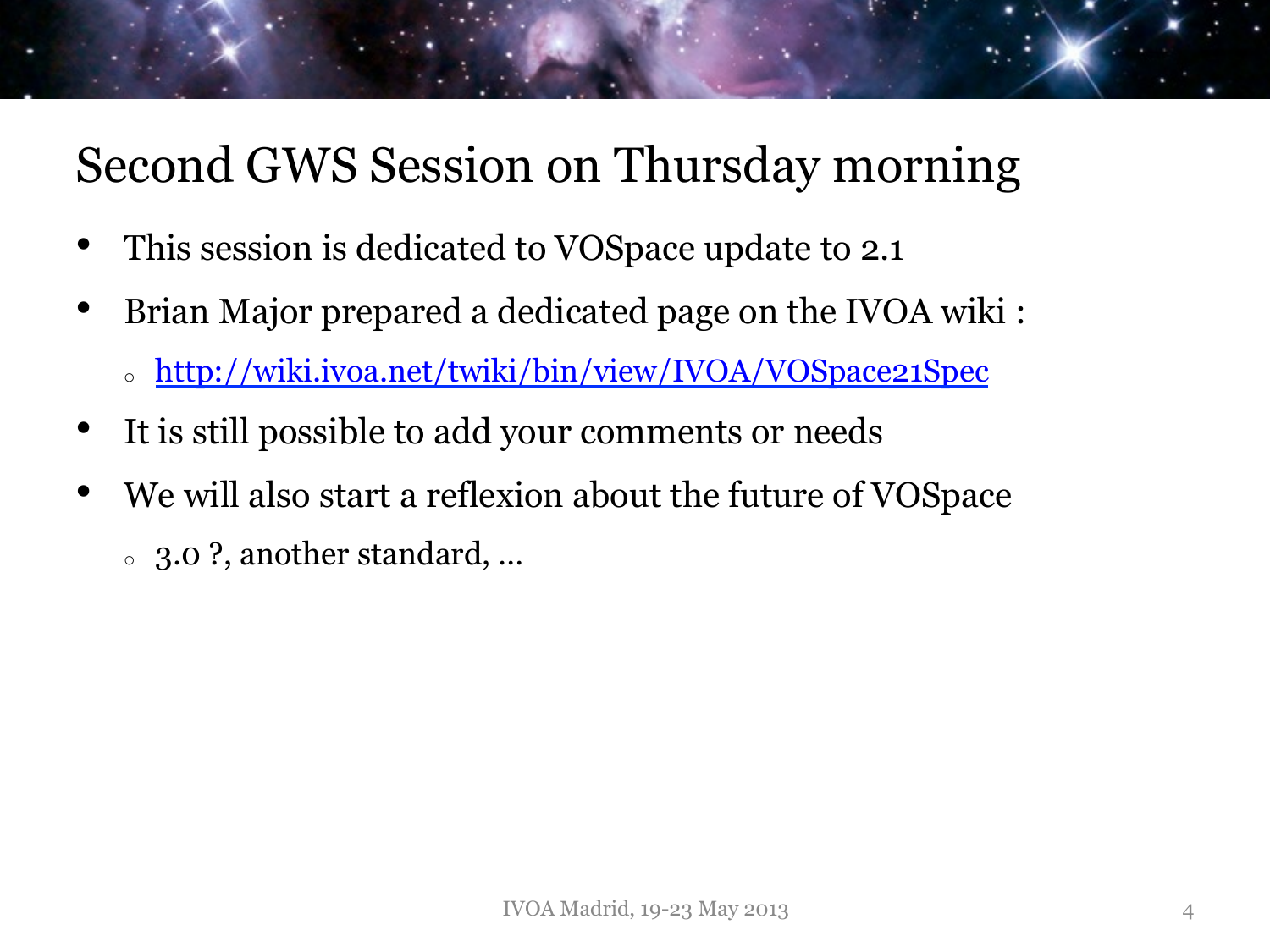#### Third GWS Session on Thursday afternoon

- This session is dedicated to UWS update to 1.1
- We had requests concerning (at least in Pune and Heidelberg) the update / evolution of this standard to clear some points or to add functionalities
- Paul Harrison prepared a dedicated page on the IVOA wiki :
	- <sup>o</sup> http://wiki.ivoa.net/twiki/bin/view/IVOA/UWSEnhancement
- Like for VOSpace it is still possible to add your comments or needs
- If we have remaining time we will also have a discussion about the future : is a UWS 2.0 necessary ?